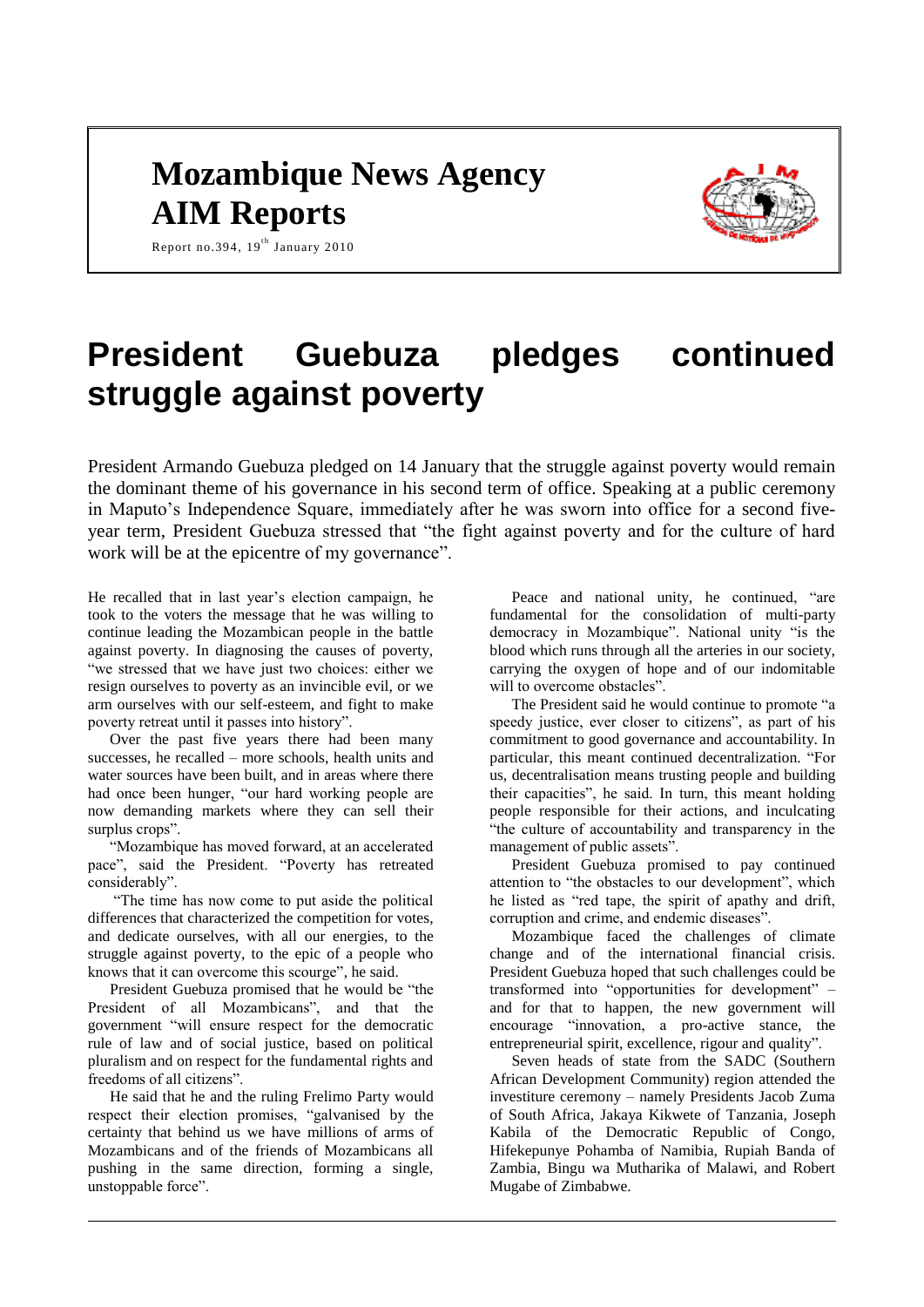#### **President announces new government**

President Armando Guebuza on 16 January appointed former Education Minister Aires Ali as Prime Minister in his new government. Ali replaces Luisa Diogo, who is not a member of the new government.

Prior to his appointment as Minister of Education and Culture in 2005, Ali had been governor of the province of Niassa (1995-2000), and then of the southern province of Inhambane (2000-2004). Earlier posts Ali held were provincial director of education in Nampula (19880-1986), head of the office of the Minister of Education (1989-90), and National Director of School Social Welfare Programmes (1991-92).

President Guebuza has reappointed the great majority of ministers who served in the last government. The two key economic ministries remain in the hands of the same people who have negotiated with Mozambique's foreign partners over the last five years – Manuel Chang as Minister of Finance, and Aiuba Cuereneia as Minister of Planning and Development.

Jose Pacheco remains Minister of the Interior, Filipe Nyussi Minister of Defence, Oldemiro Baloi Minister of Foreign Affairs, Ivo Garrido Minister of Health, Soares Nhaca Minister of Agriculture, Benvinda Levy Minister of Justice, and Venancio Massingue Minister of Science and Technology.

Similarly unchanged are Esperanca Bias as Minister of Mineral Resources, Alcinda Abreu as Minister of the Environment, Helena Taipo as Minister of Labour, Salvador Namburete as Minister of Energy, Antonio Fernando as Minister of Industry and Trade, Paulo Zucula as Minister of Transport, Vitoria Diogo as Minister for the Public Service, and Antonio Sumbana as Minister for the President's Office.

Fernando Sumbana remains Minister of Tourism. For the last year he has also been Minister of Youth and Sport, since the previous holder of that post, David Simango, was elected Mayor of Maputo in the November 2008 municipal elections. Now there is a new Minister of Youth and Sport, Pedrito Caetano, who is a newcomer to the government.

President Guebuza has split the Ministry of Education and Culture into two. The new Minister of Education is Zeferino Martins, who was once Deputy Minister of Education under President Guebuza's predecessor, Joaquim Chissano, and in recent years has been Executive Director of the Commission for the Reform of Professional Education (COREP).

President Guebuza appointed the poet Armando Artur Joao as Minister of Culture. He was previously Deputy President of the Maputo-based Portuguese Language Bibliographic Fund.

Cadmiel Muthemba leaves the Ministry of Fisheries to replace Felicio Zacarias as Minister of Public Works and Housing. Victor Borges is promoted from Deputy Minister to Minister of Fisheries.

Carmelita Namashalua moves from Deputy

Minister to Minister of State Administration, replacing Lucas Chomera,

Mateus Oscar Kida becomes Minister for Veterans' Affairs, while the previous occupant of this post, Feliciano Gundana, becomes Minister in the Presidency for Social Matters.

Adelaide Amurane, a former Deputy Minister of Labour under Chissano, moves into President Guebuza's office as Minister in the Presidency for Parliamentary, Municipal and Provincial Assembly Affairs.

Iolanda Cintura, formerly National Director of Liquid Fuels in the Ministry of Energy, becomes Minister of Women's Affairs and Social Welfare, replacing Virgilia Matabele.

President Guebuza has also reappointed several of the deputy ministers. Thus Jose Mandra remains Deputy Minister of the Interior, Pedro Couto Deputy Finance Minister and Jaime Himede Deputy Minister of Energy.

Likewise, the two Deputy Foreign Ministers in the last government, Eduardo Koloma and Henriques Banze, are both reappointed, as are the Deputy Ministers of the Environment, Ana Chichava, of Tourism, Rosario Mualeia, of Mineral Resources, Abdul Razak Moormahomed, of Defence, Agostinho Monjane, of Youth and Sport, Carlos Castro de Sousa, and of the Public Service, Abdurremane Almeida.

The second Deputy Minister or the Public Service, Maria Jose Lucas, replaces Victor Bernardo as Deputy Minister of Planning and Development, while the former governor of Zambezia province, Carvalho Muaria, becomes Deputy Minister of Public Works. Gabriel Muthisse moves from Deputy Minister of Public Works to Deputy Minister of Fisheries. The former provincial director of agriculture in Sofala, Antonio Limbau, because Deputy Minister of Agriculture.

There are three Deputy Ministers of Education, One, Arlindo Chilundo, is the director of the Frelimo Central Party School in the southern city of Matola. Augusto Jone Luis is a supplementary member of parliament on the Frelimo list for Sofala province, and the third deputy minister is prominent food scientist Leda Florinda Hugo.

A former director of the Centre of African Studies at the Eduardo Mondlane University, Marcelino Liphola, becomes Deputy Minister for Veterans' Affairs.

Other newcomers to high government office are the Deputy Minister of State Administration, Jose Tsambe (formerly Frelimo First Secretary in Gaza Province), the Deputy Minister of Industry and Trade, Kenneth Marizane (a former university lecturer in Beira), the Deputy Minister of Justice, jurist Alberto Nkutumula (who writes an internet blog under the pseudonym Nero Kalashnikov), and the Deputy Minister of Women's Affairs and Social Welfare, Virgilio Mateus.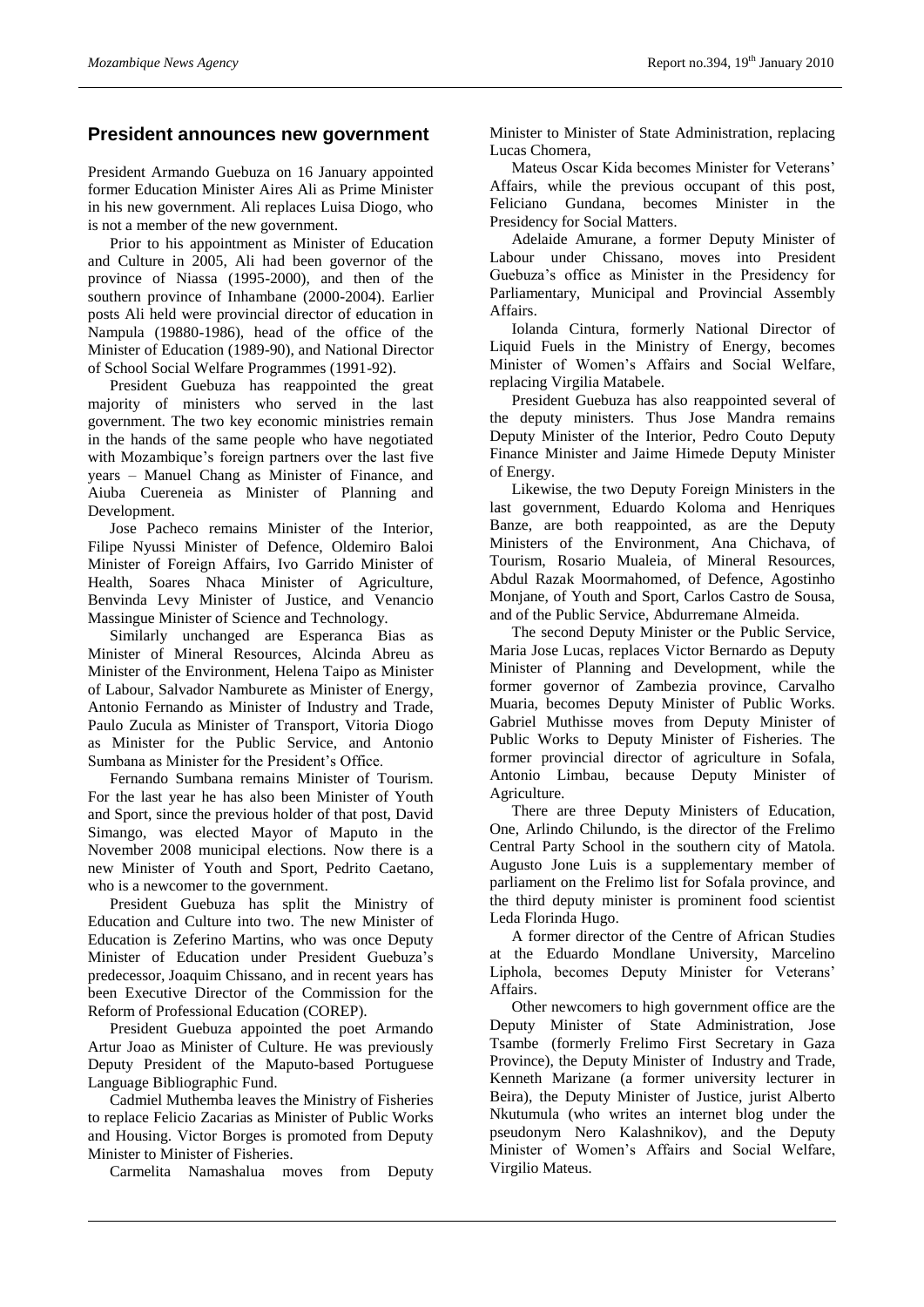# **Provincial governors appointed**

President Guebuza re-appointed Felismino Tocole, Eliseu Machava and Raimondo Diomba as governors of the provinces of Nampula, Cabo Delgado and Gaza. He also moved Francisco Itai Meque from Inhambane to become governor of Zambezia, replacing Carvalho Muaria, who has been appointed Deputy Minister of Public Works.

Alberto Vaquina moves from Sofala to the western province of Tete, replacing Ildefonso Muanantatha, who became seriously discredited last year, when he was accused of making death threats against journalist Bernardo Carlos, a reporter on the daily paper "Noticias".

Mauricio Vieira moves from Manica to take over from Vaquina in Sofala, while lawyer Ana Comoana becomes governor of Manica.

David Marizane, who was once a district administrator in Tete, replaces Arnaldo Bimbe as governor of Niassa, while Agostinto Trinta, formerly Frelimo first secretary in Nampula, takes over from Itai Meque in Inhambane.

Maria Elias Jonas, formerly administrator of the Niassa district of Nipepe, replaces Telmina Pereira as governor of Maputo province. Finally, a Frelimo parliamentary deputy, Lucilia Nota Hama, replaces Rosa da Silva as governor of Maputo City. Since nobody can be a member of the executive and of parliament at the same time, Nota Hama will now have to resign her parliamentary seat.

#### **Some Renamo deputies take up seats**

The opening of the new parliament, on 12 January saw 16 of Renamo's 51 deputies take up their seats. This was in breach of Renamo leader Afonso Dhlakama's decision that Renamo would boycott the Assembly of the Republic.

Several of the deputies who defied Dhlakama are senior figures in Renamo. They include the head of the Renamo elections office, Luis Gouveia, a former Renamo general secretary, Viana Magalhaes, who was second deputy speaker of the Assembly in the 2005- 2009 parliament, and then briefly head of the Renamo parliamentary group, and the former spokesperson for the parliamentary group, Jose Manteigas.

For weeks Dhlakama has been insisting that no Renamo deputies will take their seats, in protest against the election results, which he regards as fraudulent. The fact that almost a third of the Renamo group has defied him is seen as a serious blow to his credibility.

186 of the 191 deputies from the ruling Frelimo Party took their seats – the missing five included Finance Minister Manuel Chang and several provincial governors, who have not yet been relieved of their duties by President Armando Guebuza. They had to be absent because no-one can be a parliamentarian and a minister or a provincial governor at the same time.

All eight deputies elected from the breakaway from Renamo, the Mozambique Democratic Movement (MDM) attended the opening session.

The oldest deputy, 70 year old former defence minister Alberto Chipande (the man who fired the first shots in Frelimo's war for Mozambican independence, in 1964), took the oath of office on behalf of all the deputies, pledging to uphold the country's constitution and its laws. The other 209 deputies present merely signed the oath.

The only other item of business was the election of the new chairperson (speaker) of the Assembly. There was only one candidate, Veronica Macamo of Frelimo, who had been first deputy chairperson for the past ten years. Renamo could have submitted a candidate, but declined to do so. The MDM group is too small to submit a candidate (recognised parliamentary groups must have at least 11 members)

Despite the lack of competition, the Assembly pushed ahead with a secret ballot election. Reading out the results, President Guebuza, who chaired the session, declared that 192 deputies had voted for Macamo, four against her, with 13 blank ballots and one invalid vote. Thus 91.4 per cent of the deputies present voted for Macamo.

Since only 186 Frelimo deputies were present, at least six of the opposition deputies must have voted for Macamo.

This is the first change of speaker since the first multi-party elections, held in 1994. All three parliaments since then were chaired by Eduardo Mulembue.

The Assembly speaker is second only to the President of the Republic in the state hierarchy. When the President is out of the country, the speaker stands in for him, and in the event of the death, resignation or incapacity of the President, the Speaker becomes head of state on an interim basis until new presidential elections could be held.

### **Interest free loan from China**

Mozambique has received an interest free loan of \$14.7 million from China, to cover the deficit in funding the new national stadium under construction in the outer Maputo suburb of Zimpeto.

To this end, Mozambican Finance Minister Manuel Chang and the Chinese Trade Minister Chen Deming signed on 13 January in Maputo the loan agreement to cover the additional costs of the stadium.

The also signed a grant agreement under which China will provide \$7.3 million to fund projects to be agreed between the two governments.

Chang declared that the grant and the interest free loan "means for us, not just sums of money, but an unequivocal expression of links of friendship and cooperation, and the desire of China to see public investment projects come to fruition in our country".